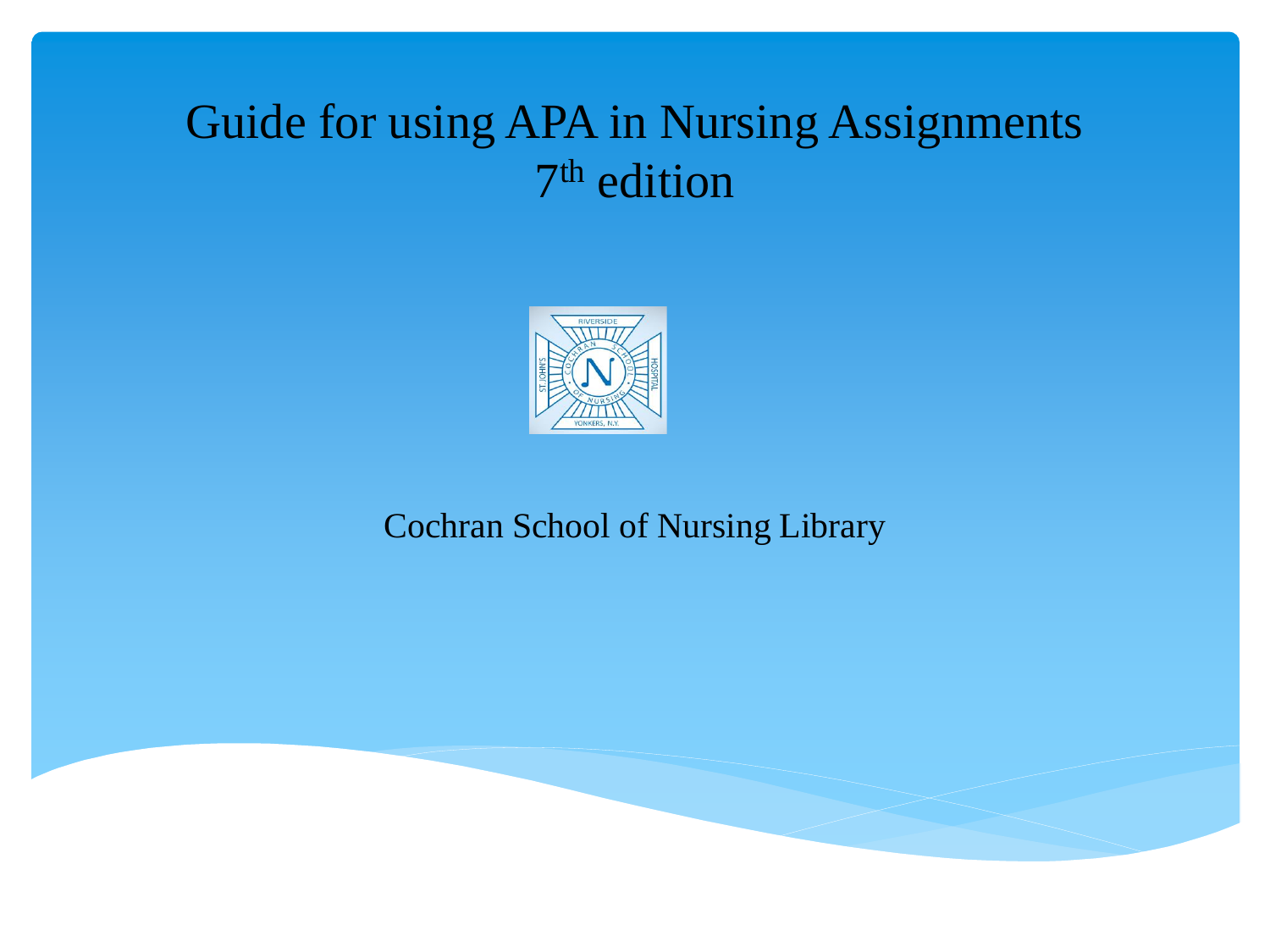

- Credits the originator of ideas, words, and works you used in your research
- \* The APA style reference list allows the sources used in a research paper or in preparing a care plan to be checked for accuracy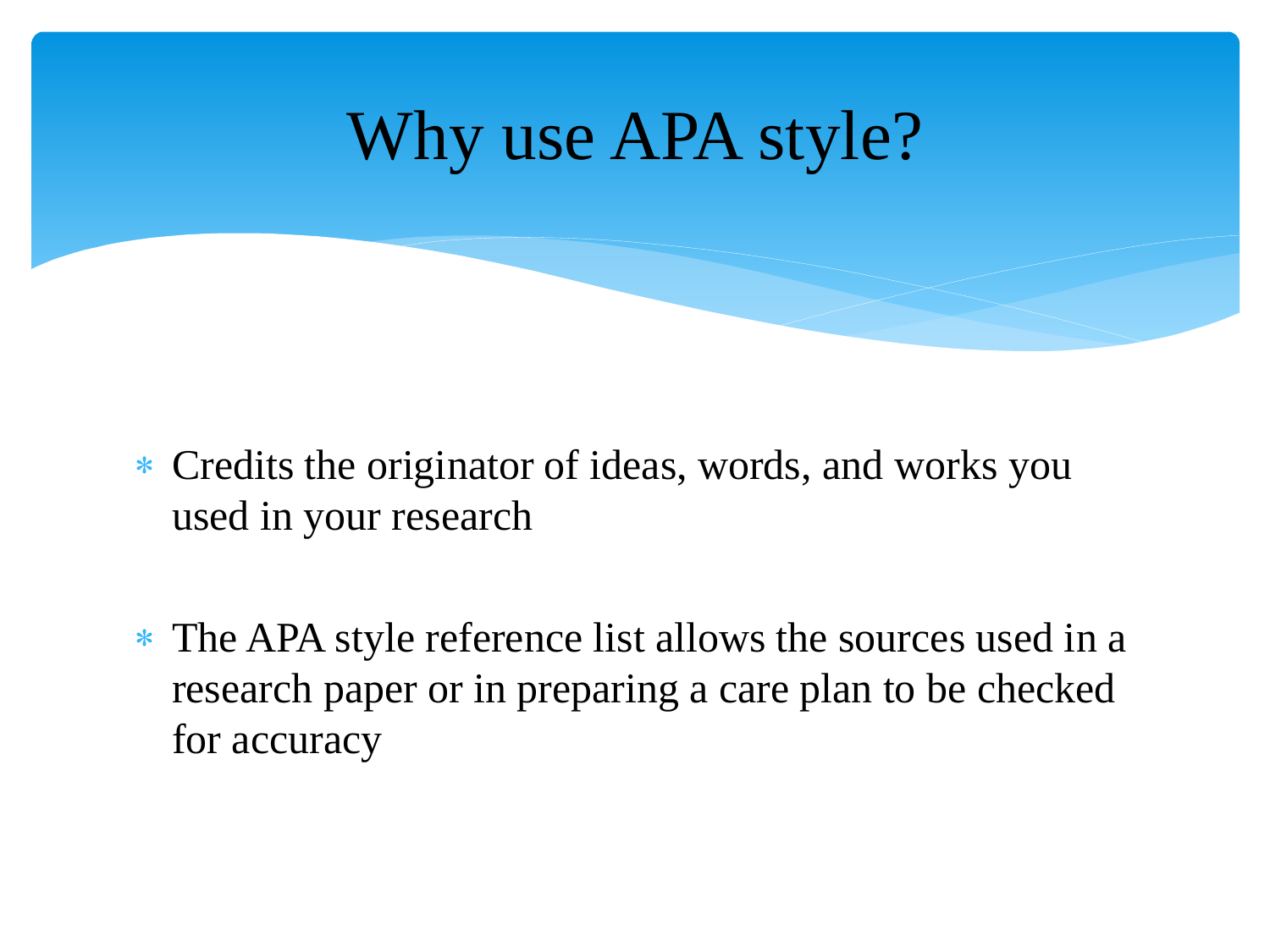Your care plan might look like this, cite the books inside the box with your interventions and rationales and diagnoses. Then create a reference page (see next slide) Important! always check the rubric & professor for exact instructions

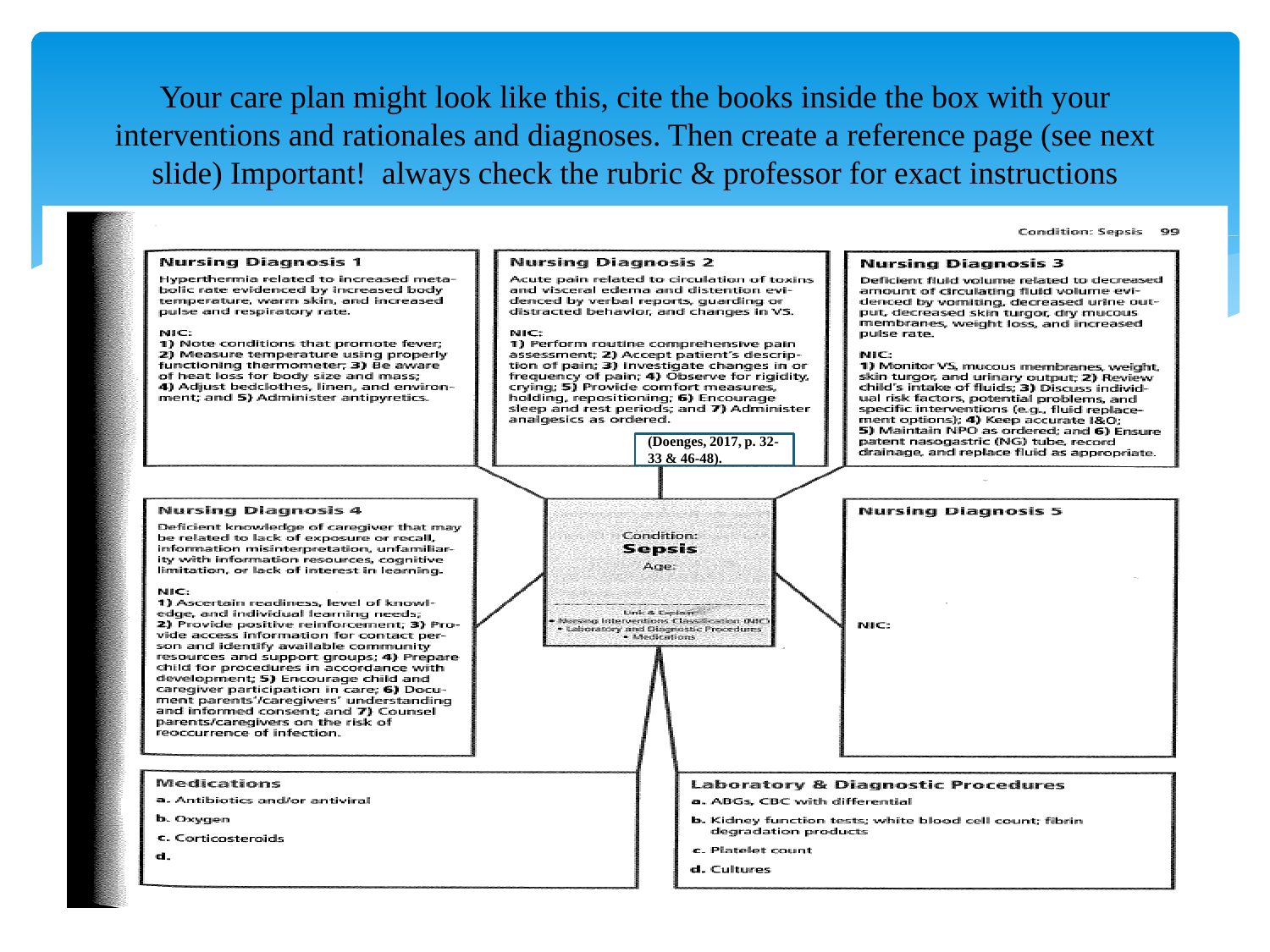# Reference page example

References

Ackley, B. J., Ladwig, G.B., & Makic, M.B.F. (2017). *Nursing* 

*diagnosis handbook: An evidence-based guide to planning care* (11<sup>th</sup> ed.). Elsevier.

Gulanick, M. & Myers, J. L. (2017). *Nursing care plans: Diagnoses, interventions & outcomes* (9<sup>th</sup> ed.). Elsevier.

Wittmann-Price, R. A., Thompson, B. R., Sutton, S. M. & Eskew, S.

R. (2013). *Nursing concept care maps for safe patient care*. F.A. Davis.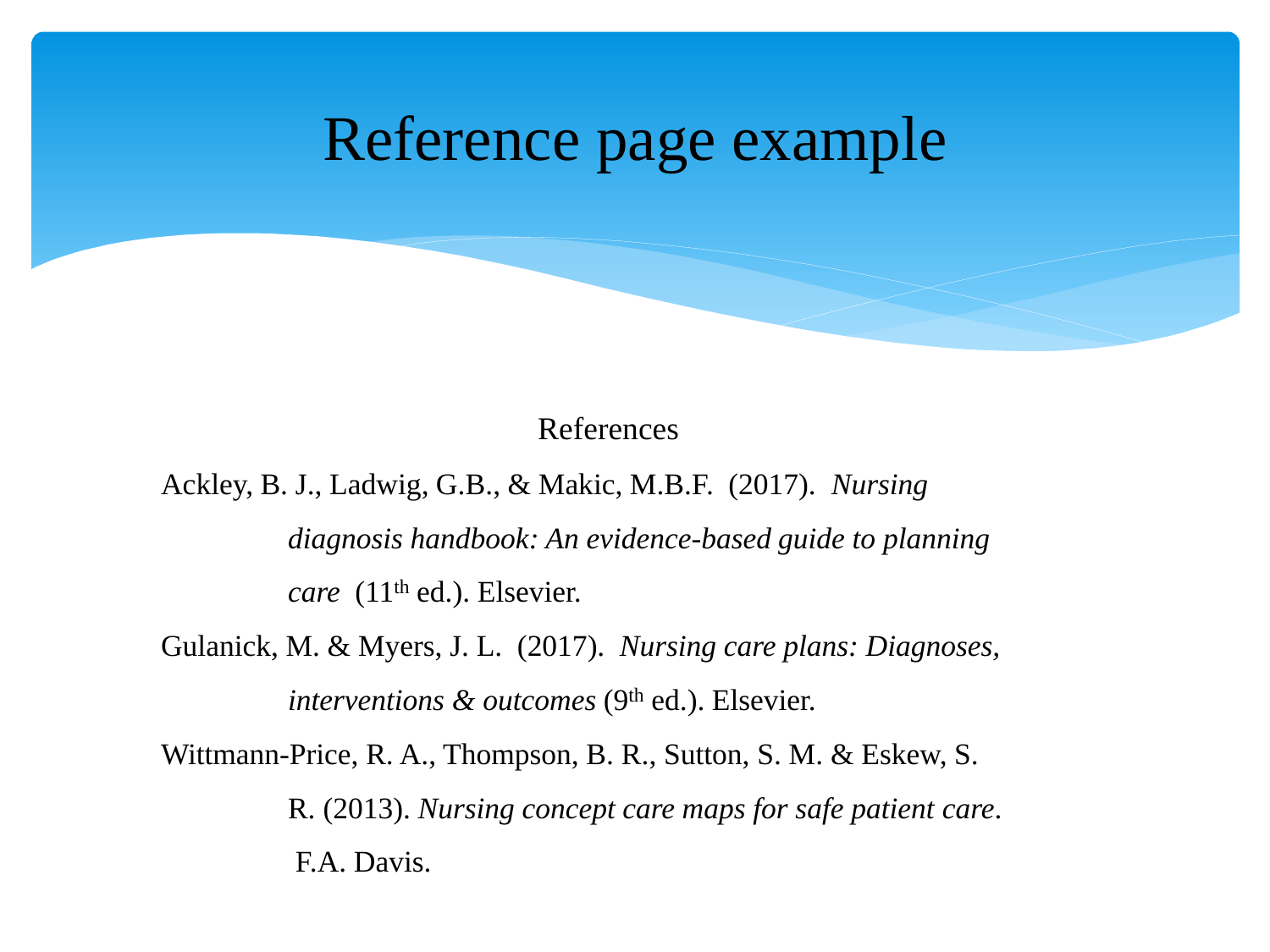Individual citations for books used

Ackley, B. J., Ladwig, G.B., & Makic, M.B.F. (2017). *Nursing diagnosis handbook:* 

*An evidence-based guide to planning care* (11<sup>th</sup> ed.). Elsevier.

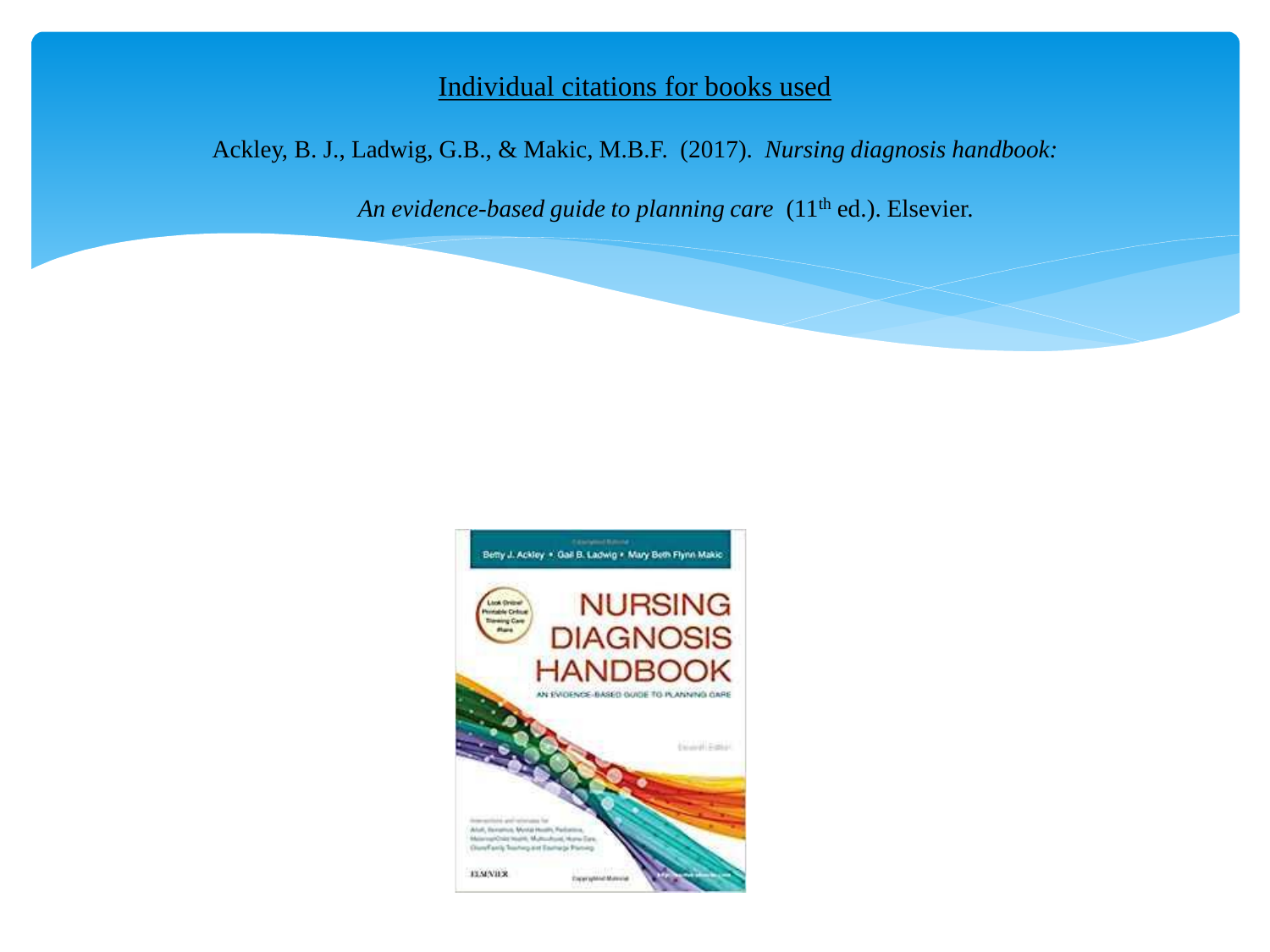

**Author Date Book title** 

Gulanick, M. & Myers, L. M. (2014). *Nursing care plans: Diagnoses, inventions and outcomes.* 

Elsevier.

**Publisher**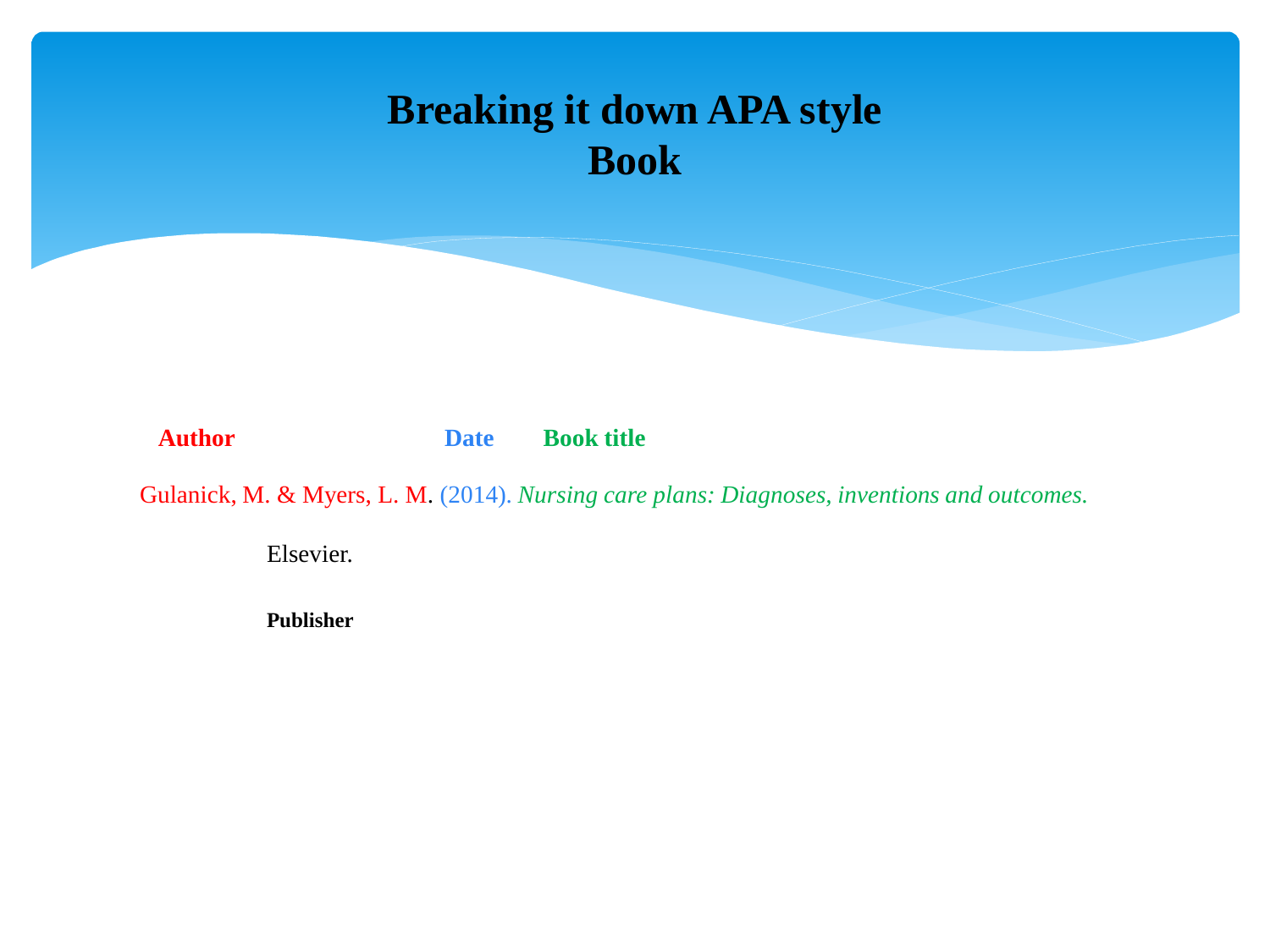# Checklist for APA style papers and annotated bibliographies

- Citation should have a hanging indent of half an inch. (approx. 6 spaces)
- \* Double space everything
- *Italicize* journal title *Journal of Pediatric Nursing* and capitalize only first word of the article title and the first word of a subtitle after a colon:
- **No bolding**, NO ALL CAPS, no underlining except under web addresses
- List of sources is called "References" centered above citation/s
- Here are some of the fonts allowed in APA Style papers. 11-point Calibri, 11-point Arial, or 10-point Lucida Sans Unicode 12-point Times New Roman, 11-point Georgia
- Capitalize first letter of each word of a journal i.e. *Journal of Pediatric Nursing*
- Example of journal article

Beck, C. T. (2017). Caring for a child with an obstetric brachial plexus injury: A

metaphor analysis*. Journal of Pediatric Nursing, 36*, 57-63. doi:10.1016/j.pedn.2017.04.005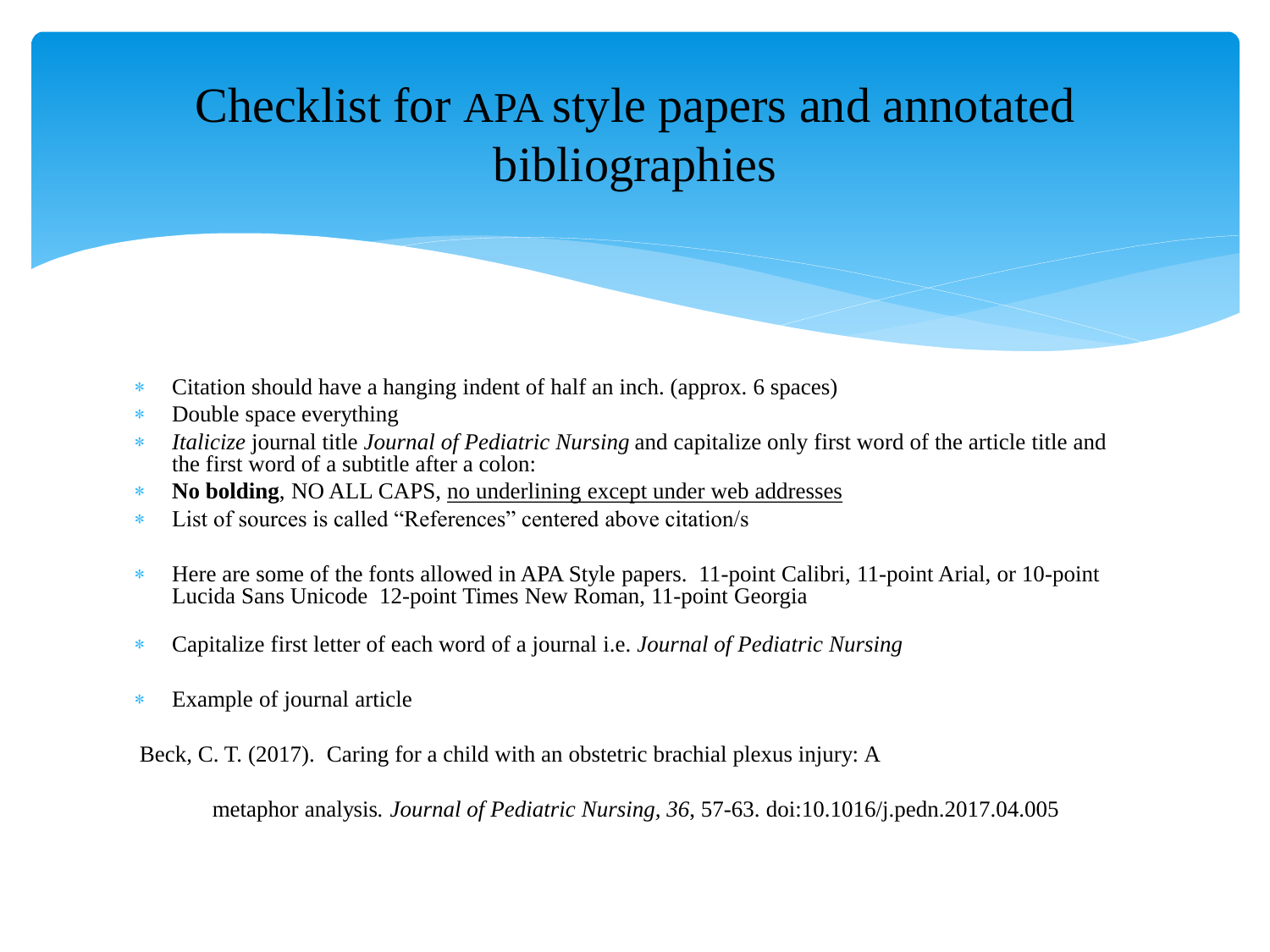### Annotated Bibliography example

Jane Doe

#### Annotated Bibliography

Beck, C. T. (2017). Caring for a child with an obstetric brachial plexus injury: A metaphor analysis*. Journal of Pediatric Nursing, 36*, 57-63. The seven metaphors helped women express what they could not completely capture using only medical jargon and provide valuable insight for clinicians. Using secondary qualitative data analysis to mine for any metaphors in a primary data set gives researchers another valuable and creative opportunity to discover new knowledge from the data they had previously collected.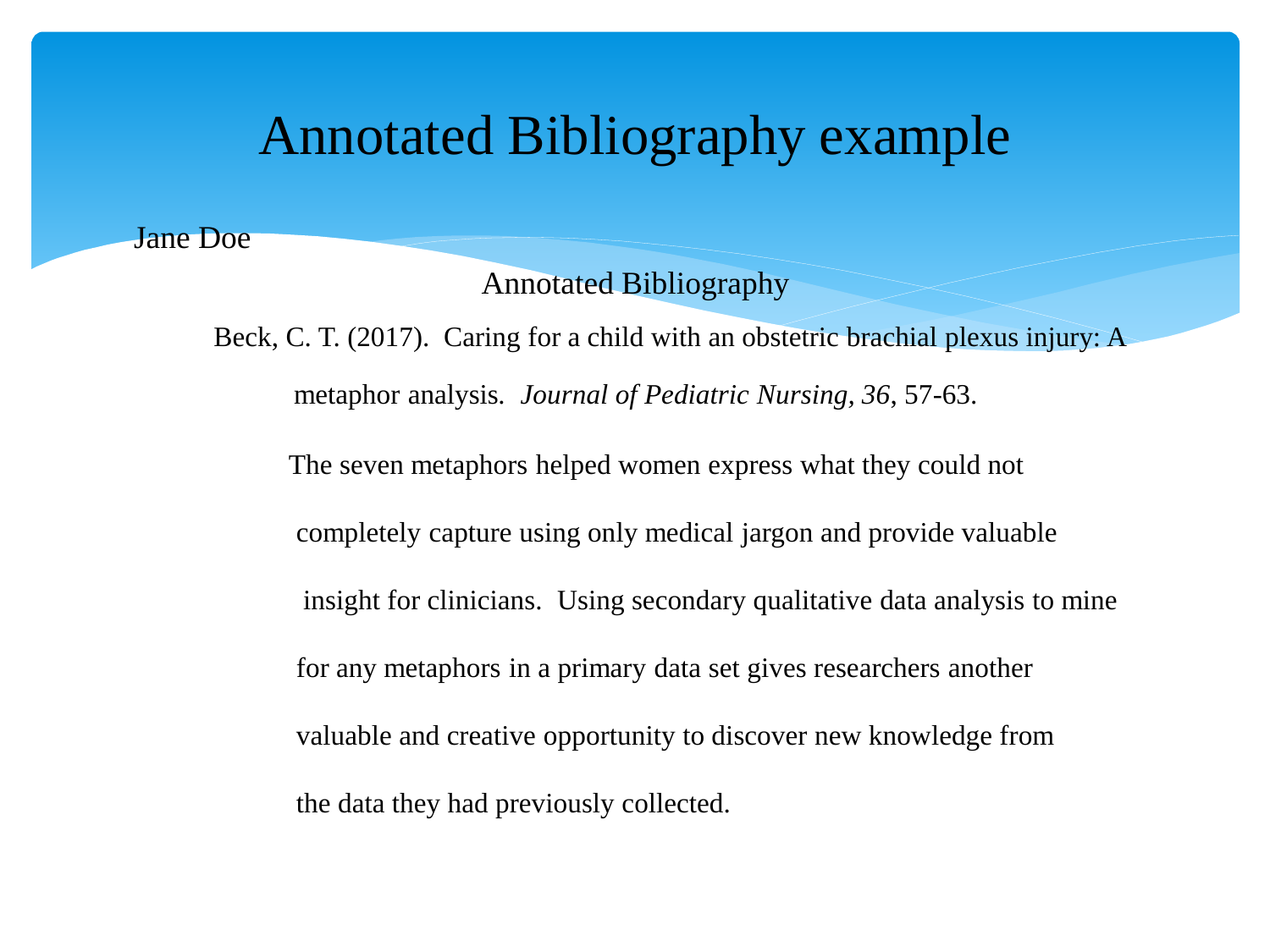### This is a journal result in Ebsco, now you have to cite it APA style

|                                                                                                                                 |                                  | A short guide to annotate X     An Alphabetical Mnemore X                                                                                                                                                                                                                                                                                                                                                                                                                                                                                                                                                                                                                                                                                                                                                                                                                                                                                                                                                                                                                                                                                                                                                                                                                                                                                                                                             | $\frac{1}{2}$ and $\frac{1}{2}$ and $\frac{1}{2}$ and $\frac{1}{2}$                                                                                                                                         |
|---------------------------------------------------------------------------------------------------------------------------------|----------------------------------|-------------------------------------------------------------------------------------------------------------------------------------------------------------------------------------------------------------------------------------------------------------------------------------------------------------------------------------------------------------------------------------------------------------------------------------------------------------------------------------------------------------------------------------------------------------------------------------------------------------------------------------------------------------------------------------------------------------------------------------------------------------------------------------------------------------------------------------------------------------------------------------------------------------------------------------------------------------------------------------------------------------------------------------------------------------------------------------------------------------------------------------------------------------------------------------------------------------------------------------------------------------------------------------------------------------------------------------------------------------------------------------------------------|-------------------------------------------------------------------------------------------------------------------------------------------------------------------------------------------------------------|
| $\Leftarrow$ $\rightarrow$ $\heartsuit$                                                                                         |                                  | O web.a.ebscohost.com/ehost/detail/detail/vid=148sid=f567f8eb-34bf-4d31-abe3-b586dadebf2d%40sessionmqr4009&bdata=JnNpdGU9ZWhvc3QtbGl2ZQ%3d%3d#AN=103765014&db=ccm                                                                                                                                                                                                                                                                                                                                                                                                                                                                                                                                                                                                                                                                                                                                                                                                                                                                                                                                                                                                                                                                                                                                                                                                                                     | ☆<br>÷                                                                                                                                                                                                      |
|                                                                                                                                 |                                  | Apps B Browse Library   R2 D S EBSCO Databases   DOCLINE ® B EBSCONET → Home - PubMed - N( Ma) W8 Mason - Search F > Search F 2 Expo Lightning Bolt S Bethel annotated bit> >> Lisjobnet When to File as Marri @ (34) P                                                                                                                                                                                                                                                                                                                                                                                                                                                                                                                                                                                                                                                                                                                                                                                                                                                                                                                                                                                                                                                                                                                                                                               |                                                                                                                                                                                                             |
|                                                                                                                                 |                                  | New Search Publications CINAHL Headings Evidence-Based Care Sheets More +                                                                                                                                                                                                                                                                                                                                                                                                                                                                                                                                                                                                                                                                                                                                                                                                                                                                                                                                                                                                                                                                                                                                                                                                                                                                                                                             | Help<br>Exit<br>Sign In <b>Constitute System</b> Preferences Languages v Ask Jane Castrignano                                                                                                               |
| <b>EBSCOhost</b>                                                                                                                | nursing care plans<br>$AND -$    | Searching: CINAHL Complete   Choose Databases<br>TI Title<br><b>Search</b><br><b>Clear</b><br>Select a Field (option +                                                                                                                                                                                                                                                                                                                                                                                                                                                                                                                                                                                                                                                                                                                                                                                                                                                                                                                                                                                                                                                                                                                                                                                                                                                                                | <b>Library Logo</b>                                                                                                                                                                                         |
|                                                                                                                                 | $AND -$                          | Select a Field (option ▼<br>$^{(+)}$                                                                                                                                                                                                                                                                                                                                                                                                                                                                                                                                                                                                                                                                                                                                                                                                                                                                                                                                                                                                                                                                                                                                                                                                                                                                                                                                                                  |                                                                                                                                                                                                             |
|                                                                                                                                 |                                  | Basic Search Advanced Search Search History                                                                                                                                                                                                                                                                                                                                                                                                                                                                                                                                                                                                                                                                                                                                                                                                                                                                                                                                                                                                                                                                                                                                                                                                                                                                                                                                                           |                                                                                                                                                                                                             |
|                                                                                                                                 |                                  |                                                                                                                                                                                                                                                                                                                                                                                                                                                                                                                                                                                                                                                                                                                                                                                                                                                                                                                                                                                                                                                                                                                                                                                                                                                                                                                                                                                                       |                                                                                                                                                                                                             |
|                                                                                                                                 |                                  | « Result List   Refine Search → 7 of 26 +                                                                                                                                                                                                                                                                                                                                                                                                                                                                                                                                                                                                                                                                                                                                                                                                                                                                                                                                                                                                                                                                                                                                                                                                                                                                                                                                                             | <b>Tools</b>                                                                                                                                                                                                |
|                                                                                                                                 | <b>Detailed Record</b>           | An Alphabetical Mnemonic Teaching Strategy for Constructing Nursing Care Plans.                                                                                                                                                                                                                                                                                                                                                                                                                                                                                                                                                                                                                                                                                                                                                                                                                                                                                                                                                                                                                                                                                                                                                                                                                                                                                                                       | Google Drive                                                                                                                                                                                                |
| interlibrary loan<br>* PlumX Metrics<br><b>Related Information</b><br><b>Find Similar Results</b><br>using SmartText Searching. | $\Box$ Request this item through | Authors: Hussein, Mohamed Toufic El; Jakubec, Sonya L.<br>Source: Journal of Nursing Education (J NURS EDUC), Jan2015; 54(1): 57-59. (3p)<br>Publication Type: Journal Article<br>Language: English<br>Major Subjects: Teaching Methods<br>Nursing Care Plans -- Education<br><b>Education, Nursing</b><br>Minor Subjects: Teaching Materials; Lecture; Audiovisuals; Intracranial Hypertension -- Nursing; Learning Methods; Head Injuries -- Nursing<br>Abstract: The strategy of mnemonics has long been used as an aid to learning biology, physiology, pathophysiology, and health assessment in nursing. An application of an alphabetical mnemonics strategy to teaching and lear<br>constructing care plans has been explored for patients with increased intracranial pressure (ICP), hepatic failure, and chronic renal failure. A specific application of this strategy for teaching care planning for patients<br>feedback appears to be positive, and reviews of the teaching -- learning experience have received approval in students' evaluation of instruction. The mnemonics strategy presented has the potential for applicability and tr<br>nursing care planning and other course contexts. [J Nurs Educ. 2015;54(1):57-59.]<br>Journal Subset: Core Nursing; Editorial Board Reviewed; Expert Peer Reviewed; Nursing; Peer Reviewed; USA<br>Special Interest: Nursing Education | Add to folder<br>Click here to print the<br><b>B</b> Print<br><b>APA style citation</b><br>E-mail<br><b>B</b> Save<br><b>E</b> Cite<br><b>Export</b><br><b>O</b> Create Note<br>$\theta$ Permalink<br>Share |
|                                                                                                                                 |                                  | ISSN: 0148-4834<br>MEDLINE Info: PMID: 25535758 NLM UID: 7705432<br>Entry Date: 20150414<br>Revision Date: 20170918<br>DOI: http://dx.doi.org/10.3928/01484834-20141224-03<br>Accession Number: 103765014                                                                                                                                                                                                                                                                                                                                                                                                                                                                                                                                                                                                                                                                                                                                                                                                                                                                                                                                                                                                                                                                                                                                                                                             |                                                                                                                                                                                                             |
|                                                                                                                                 |                                  | « Result List Refine Search → 7 of 26 +                                                                                                                                                                                                                                                                                                                                                                                                                                                                                                                                                                                                                                                                                                                                                                                                                                                                                                                                                                                                                                                                                                                                                                                                                                                                                                                                                               |                                                                                                                                                                                                             |

 $\leftarrow$  (143 PM

 $\mathbb{P}_2$ 

 $\phi$  |  $\phi$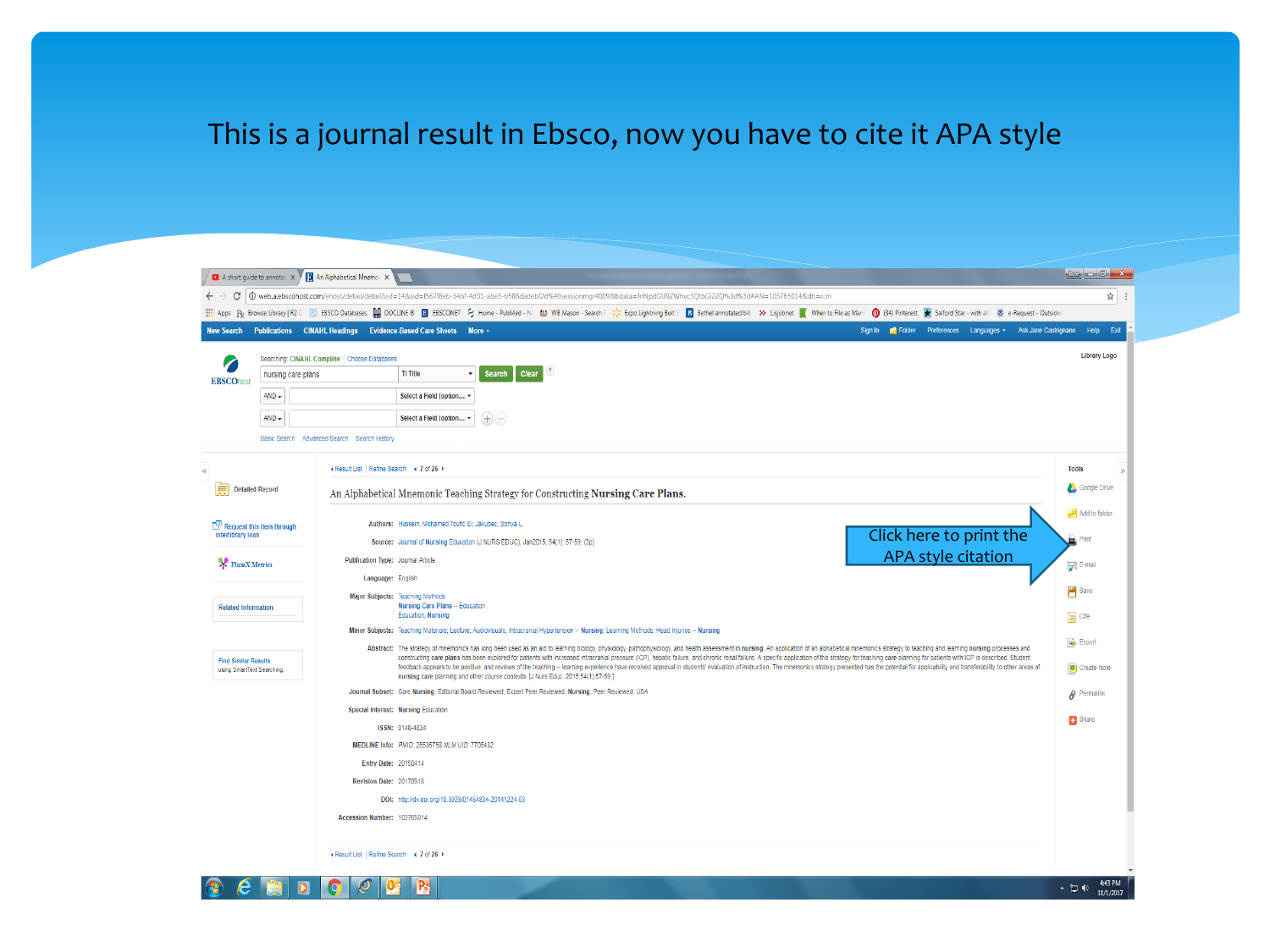#### Choose APA from the drop-down menu and then click print when the citation opens you can copy and paste it into your word document

|                                                           | Apps Rp Browse Library   R2 D ESCO Databases D DOCLINE O B EBSCONET & Home - PubMed - NC May WB Mason - Search R 2% Expolughtning Bolt B Bethel annotated bib >> Lisjobnet When to File as Marri @ [34] Pinterest ★ Salf                                                                                                                                                                                                                                                                                                                                                                                                                                                                                                                                                                |                      |  |  |
|-----------------------------------------------------------|-----------------------------------------------------------------------------------------------------------------------------------------------------------------------------------------------------------------------------------------------------------------------------------------------------------------------------------------------------------------------------------------------------------------------------------------------------------------------------------------------------------------------------------------------------------------------------------------------------------------------------------------------------------------------------------------------------------------------------------------------------------------------------------------|----------------------|--|--|
|                                                           | Sign In <b>C</b> Folder Preferences Languages T Ask Jane Castrignano Help Exit<br>New Search Publications CINAHL Headings Evidence-Based Care Sheets More .                                                                                                                                                                                                                                                                                                                                                                                                                                                                                                                                                                                                                             |                      |  |  |
| nursing care plans<br><b>EBSCOhost</b><br>$AND -$         | Searching: CINAHL Complete   Choose Databases<br>Clear $\sqrt{3}$<br>Search<br>TI Title<br>Select a Field (option -                                                                                                                                                                                                                                                                                                                                                                                                                                                                                                                                                                                                                                                                     | <b>Library Logo</b>  |  |  |
| $AND -$                                                   | Select a Field (option ▼<br>$^{(+)}$                                                                                                                                                                                                                                                                                                                                                                                                                                                                                                                                                                                                                                                                                                                                                    |                      |  |  |
|                                                           | Basic Search Advanced Search Search History                                                                                                                                                                                                                                                                                                                                                                                                                                                                                                                                                                                                                                                                                                                                             |                      |  |  |
|                                                           |                                                                                                                                                                                                                                                                                                                                                                                                                                                                                                                                                                                                                                                                                                                                                                                         |                      |  |  |
|                                                           | « Result List Refine Search (+ 7 of 26 +                                                                                                                                                                                                                                                                                                                                                                                                                                                                                                                                                                                                                                                                                                                                                | <b>Tools</b>         |  |  |
| <b>Detailed Record</b>                                    | $\mathbb{E}$<br><b>A</b> Print                                                                                                                                                                                                                                                                                                                                                                                                                                                                                                                                                                                                                                                                                                                                                          | Google Drive         |  |  |
|                                                           | Include when printing:                                                                                                                                                                                                                                                                                                                                                                                                                                                                                                                                                                                                                                                                                                                                                                  | Add to folder        |  |  |
| Request this item through<br>interlibrary loan            | For information on printing full text, see online help.<br>○ Standard Field Format Detailed Citation and Abstract ▼                                                                                                                                                                                                                                                                                                                                                                                                                                                                                                                                                                                                                                                                     | <b>Print</b>         |  |  |
| PlumX Metrics                                             | For information on using Citation Formats, see online citation help<br>© Citation Format   APA (American Psychological Assoc.) v<br>ABNT (Brazilian National Standards)                                                                                                                                                                                                                                                                                                                                                                                                                                                                                                                                                                                                                 | S E-mail             |  |  |
|                                                           | C Customized Field AMA (American Medical Assoc.)<br>APA (American Psychological Assoc.)<br><b>Choose APA</b>                                                                                                                                                                                                                                                                                                                                                                                                                                                                                                                                                                                                                                                                            |                      |  |  |
| Print                                                     | Chicago/Turabian: Author-Date<br><b>Print</b><br><b>Cancel</b> Chicago/Turabian: Humanities<br>Harvard                                                                                                                                                                                                                                                                                                                                                                                                                                                                                                                                                                                                                                                                                  | $\mathbb{H}$ Save    |  |  |
|                                                           | Harvard: Australian<br>MLA (Modern Language Assoc.)                                                                                                                                                                                                                                                                                                                                                                                                                                                                                                                                                                                                                                                                                                                                     | Gite                 |  |  |
|                                                           | tegy for Constructing Nursing Care Plans.<br>An Alphabetic Vancouver/ICMJE                                                                                                                                                                                                                                                                                                                                                                                                                                                                                                                                                                                                                                                                                                              | Export               |  |  |
| <b>Find Similar Results</b><br>using SmartText Searching. | Authors: Hussein, Mohamed Toufic El; Jakubec, Sonya L.                                                                                                                                                                                                                                                                                                                                                                                                                                                                                                                                                                                                                                                                                                                                  | <b>O</b> Create Note |  |  |
|                                                           | Source: Journal of Nursing Education (J NURS EDUC), Jan2015; 54(1): 57-59. (3p)                                                                                                                                                                                                                                                                                                                                                                                                                                                                                                                                                                                                                                                                                                         |                      |  |  |
|                                                           | Publication Type: Journal Article                                                                                                                                                                                                                                                                                                                                                                                                                                                                                                                                                                                                                                                                                                                                                       | $\theta$ Permalink   |  |  |
|                                                           | Language: English                                                                                                                                                                                                                                                                                                                                                                                                                                                                                                                                                                                                                                                                                                                                                                       | Share                |  |  |
|                                                           | Major Subjects: Teaching Methods<br>Nursing Care Plans -- Education<br><b>Education, Nursing</b>                                                                                                                                                                                                                                                                                                                                                                                                                                                                                                                                                                                                                                                                                        |                      |  |  |
|                                                           | Minor Subjects: Teaching Materials; Lecture; Audiovisuals; Intracranial Hypertension -- Nursing; Learning Methods; Head Injuries -- Nursing                                                                                                                                                                                                                                                                                                                                                                                                                                                                                                                                                                                                                                             |                      |  |  |
|                                                           | Abstract: The strategy of mnemonics has long been used as an aid to learning biology, physiology, pathophysiology, and health assessment in nursing. An application of an alphabetical mnemonics strategy to teaching and lear<br>constructing care plans has been explored for patients with increased intracranial pressure (ICP), hepatic failure, and chronic renal failure. A specific application of this strategy for teaching care planning for patients<br>feedback appears to be positive, and reviews of the teaching -- learning experience have received approval in students' evaluation of instruction. The mnemonics strategy presented has the potential for applicability and tr<br>nursing care planning and other course contexts. [J Nurs Educ. 2015;54(1):57-59.] |                      |  |  |
|                                                           | Journal Subset: Core Nursing; Editorial Board Reviewed; Expert Peer Reviewed; Nursing; Peer Reviewed; USA                                                                                                                                                                                                                                                                                                                                                                                                                                                                                                                                                                                                                                                                               |                      |  |  |
|                                                           | Special Interest: Nursing Education                                                                                                                                                                                                                                                                                                                                                                                                                                                                                                                                                                                                                                                                                                                                                     |                      |  |  |
|                                                           | ISSN: 0148-4834                                                                                                                                                                                                                                                                                                                                                                                                                                                                                                                                                                                                                                                                                                                                                                         |                      |  |  |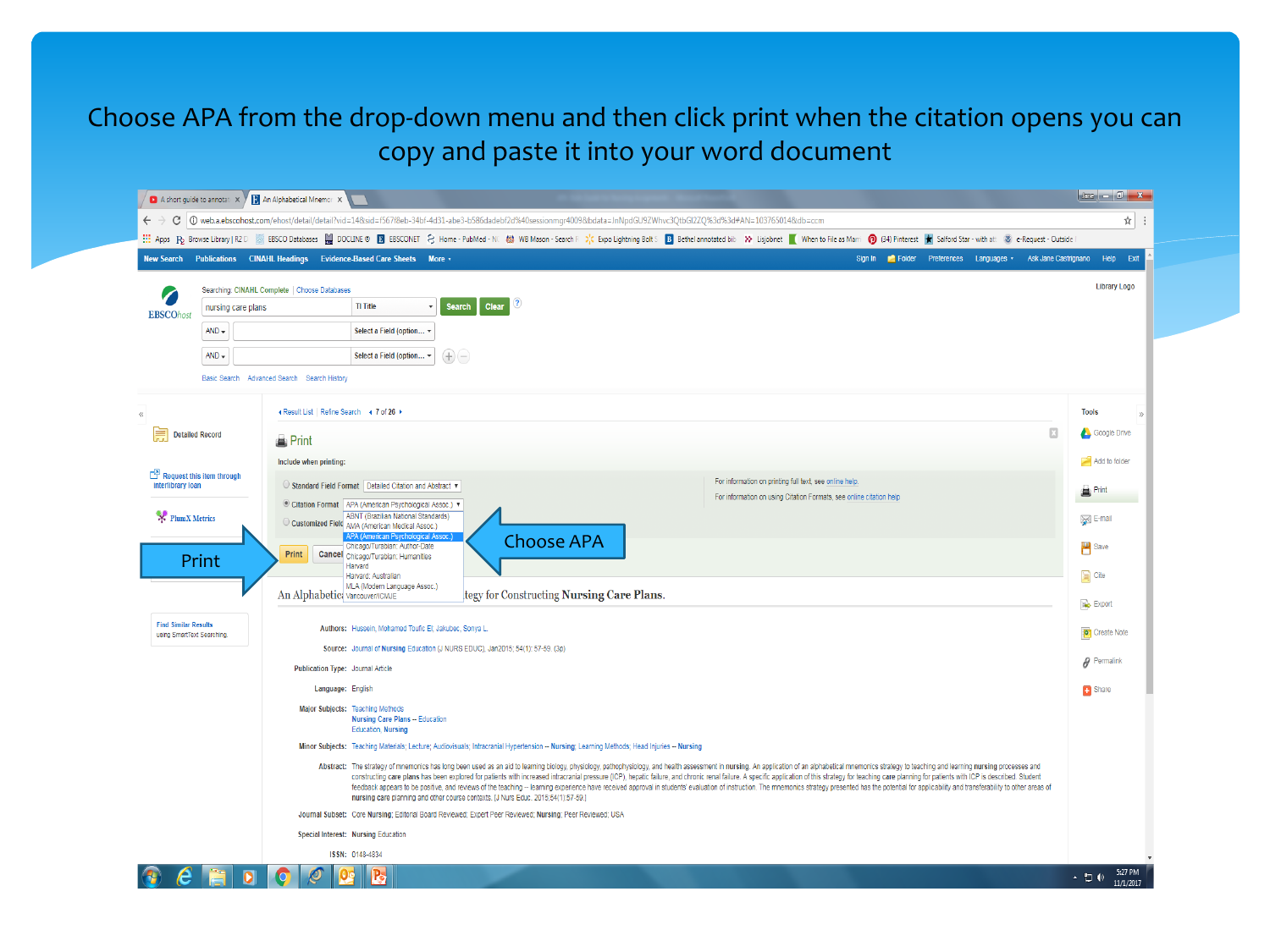### **Breaking it down APA style Journal article**

**Author Date Article title** 

**Beck, C. T. (2017). Caring for a child with an obstetric brachial plexus injury: A**

**metaphor analysis***. Journal of Pediatric Nursing, 36***, 57-63. https://doi.10.1016/j.pedn.2017.04.00**

**Journal Name** Vol, Issue and page Info DOI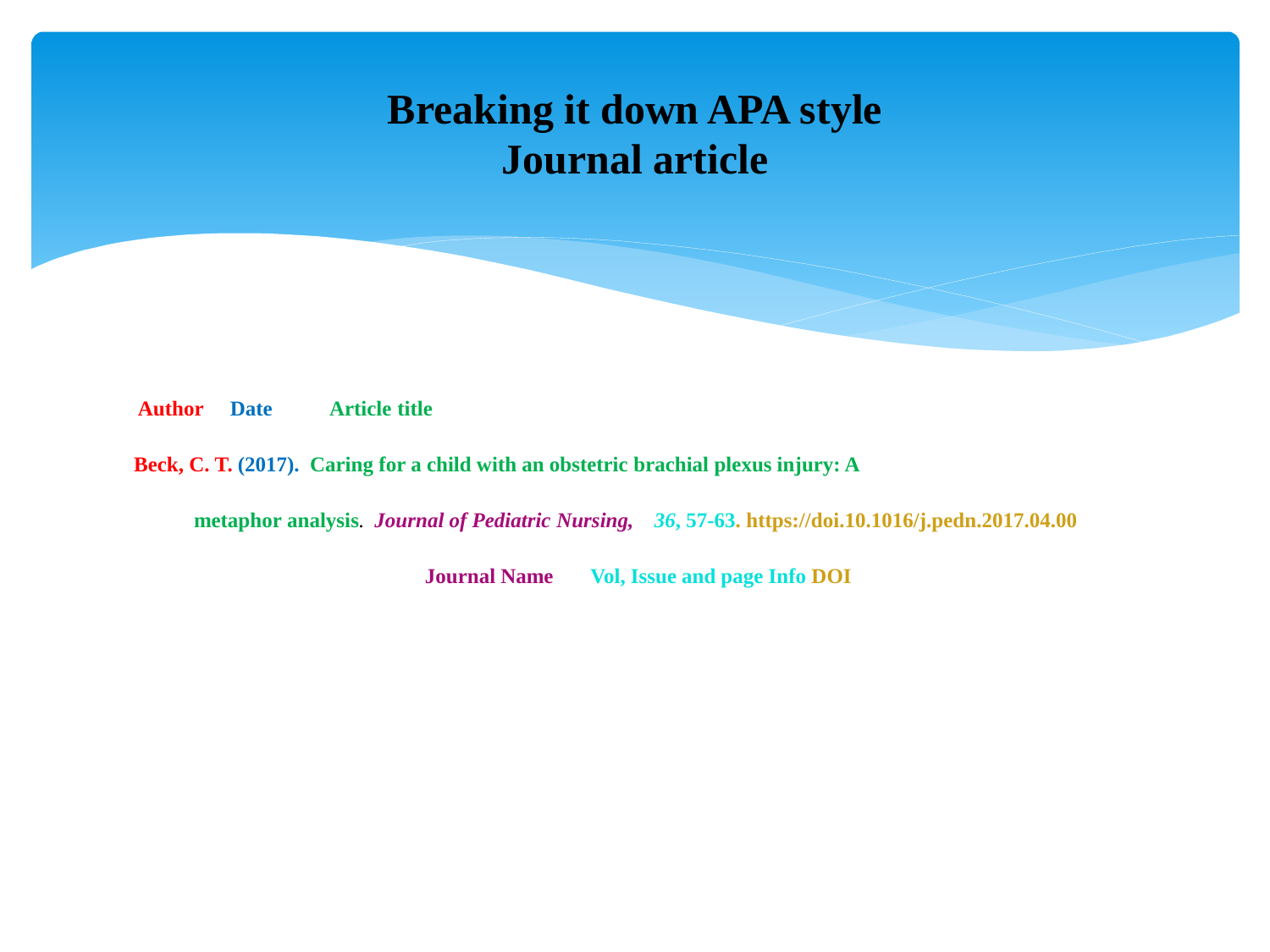"The *Publication of the American Psychological Association" 7th ed.,* is the official publication for APA style references and bibliographies etc. The library has copies for loan in the library. We also have Diana Hacker's APA pocket style manual for loan